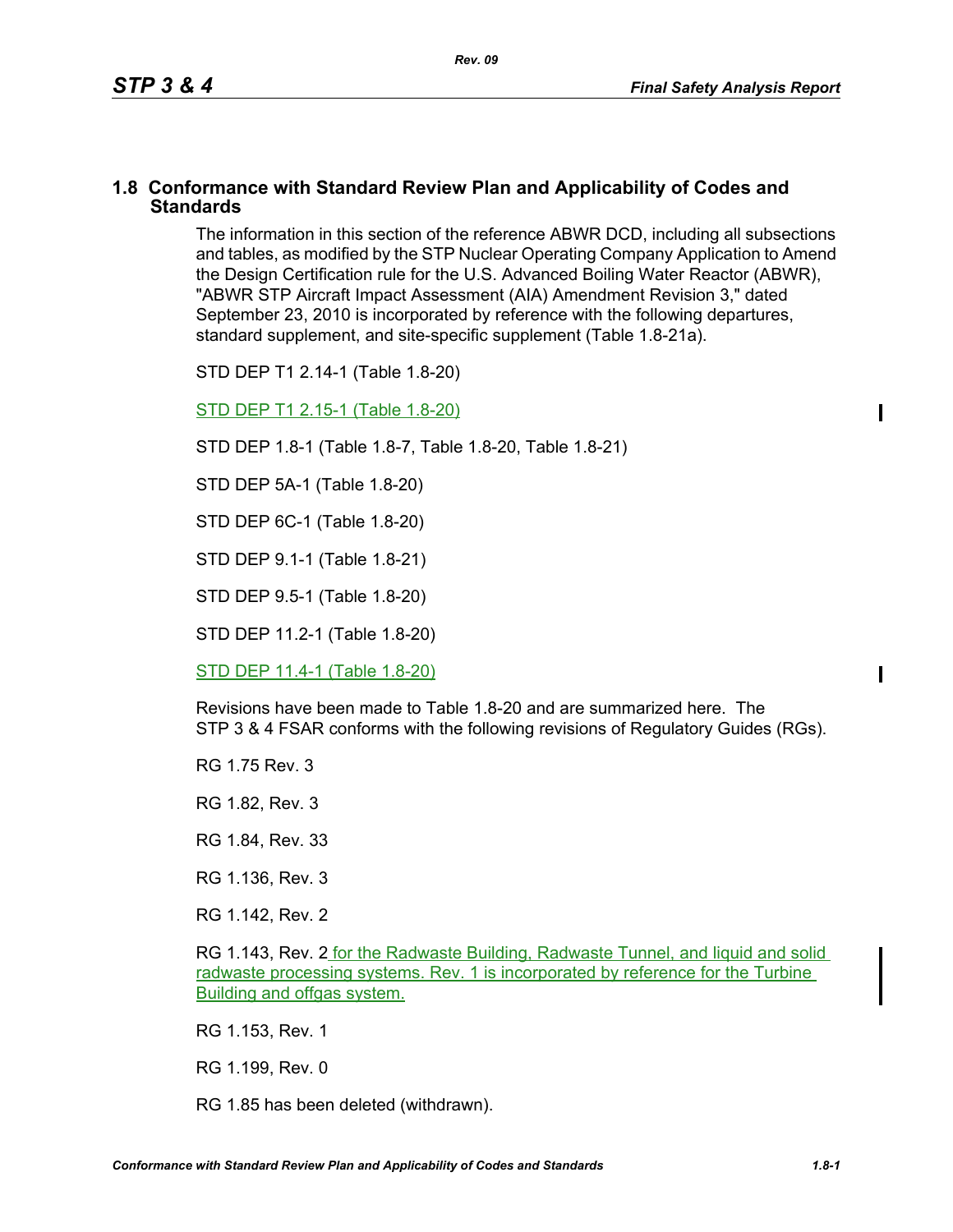Revisions have been made to Table [1.8-21](#page-5-0) and are summarized here. The STP 3 & 4 FSAR conforms with the following Codes and Standards.

*Rev. 09*

ACI 349, 1997

ASME BPVC, Section III, Division 2, 2001 Edition with 2003 Addenda

MIL STD-461E, 1999

MIL STD-462E, 1999

IEEE 279, 1971 has been replaced by IEEE 603, 1991

IEEE 384, 1992

IEEE 603, 1991

MIL STD-1478, 1991 has been cancelled by the Dept. of Defense, and has been deleted.

International Building Code, 2006

Additionally, the following standard supplemental information corrects an omission from DCD Table 1.8-21.

IEEE 665, 1995

| Table 1.8-7 Summary of Differences from SRP Section 7 |
|-------------------------------------------------------|
|-------------------------------------------------------|

| <b>SRP Section</b> | <b>Specific SRP</b>                                       | <b>Summary Description</b>                | <b>Subsection Where</b>                                                                                                      |
|--------------------|-----------------------------------------------------------|-------------------------------------------|------------------------------------------------------------------------------------------------------------------------------|
|                    | <b>Acceptance Criteria</b>                                | of Difference                             | <b>Discussed</b>                                                                                                             |
|                    | Tahla 7 1: 1a<br><del>uvic 1 . 10</del><br>IEEE 279, 4.19 | <b>RHR Annunciation at</b><br>loop level. | 7 0 0 0 1 1<br>T.0.2.0.2.1<br>7 2 2 4 2 4 1<br>7 <del>.0.2.7.2 (T</del><br>7 1 7 2 9 11 1<br><del>1. 1. 4. 0. 4. 1. 1.</del> |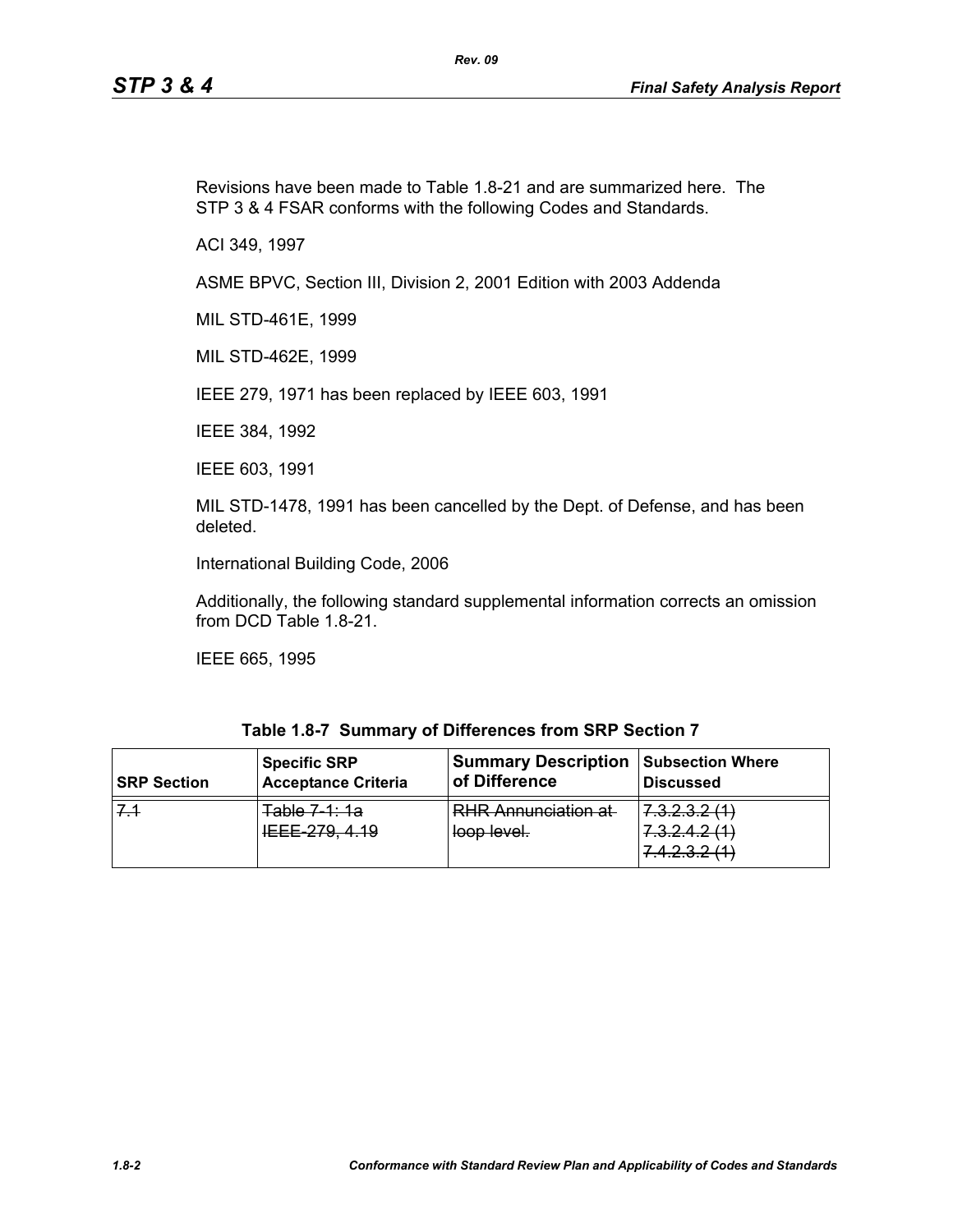<span id="page-2-0"></span>

| RG No.  | <b>Regulatory Guide Title</b>                                                                                                                                                                           | Appl.<br>Rev.                  | <b>Issued</b><br><b>Date</b> | <b>ABWR</b><br><b>Applicable?</b> | <b>Comments</b> |
|---------|---------------------------------------------------------------------------------------------------------------------------------------------------------------------------------------------------------|--------------------------------|------------------------------|-----------------------------------|-----------------|
| 1.7     | Control of Combustible Gas Concentrations in<br>Containment Following a Loss-of-Coolant<br><b>Accident</b>                                                                                              | 23                             | 11/78<br>3/07                | Yes                               |                 |
| [1.53]  | Application of the Single-Failure Criterion to<br>Safety Systems <sup>(12)</sup>                                                                                                                        | 0                              | 6/73                         | Yes]                              |                 |
| [1.75]  | Physical Independence of Electric Systems                                                                                                                                                               | $\overline{\mathbf{2}}$<br>3   | 9/78<br>2/05                 | Yes $J(4)$                        |                 |
| 1.118   | Periodic Testing of Electric Power and<br>Protection System <sup>(12)</sup>                                                                                                                             | $\overline{c}$                 | 6/78                         | Yes                               |                 |
| [1.152] | Criteria for Programmable Digital Computer<br>System Software in Safety-Related Systems<br>of Nuclear Power Plants <sup>(10)</sup>                                                                      | $\theta$ 2                     | 11/85<br>1/06                | Yes] $^{(4)}$                     |                 |
| 1.168   | Verification, Validation, Reviews and Audits<br>for Digital Computer Software Used in Safety<br><b>Systems of Nuclear Power Plants</b>                                                                  | 1                              | 2004                         | Yes                               |                 |
| 1.169   | Configuration Management Plans for Digital<br>Computer Software Used in Safety Systems<br>of Nuclear Power Plants                                                                                       | $\mathbf 0$                    | 9/97                         | Yes                               |                 |
| 1.170   | Software Test Documentation for Digital<br>Computer Software Used in Safety Systems<br>of Nuclear Power Plants                                                                                          | 0                              | 9/97                         | Yes                               |                 |
| 1.171   | Software Unit Testing for Digital Computer<br>Software Used in Safety Systems of Nuclear<br><b>Power Plants</b>                                                                                         | $\mathbf 0$                    | 9/97                         | Yes                               |                 |
| 1.172   | Software Requirements Specifications for<br>Digital Computer Software Used in Safety<br><b>Systems of Nuclear Power Plants</b>                                                                          | 0                              | 9/97                         | Yes                               |                 |
| 1.173   | Developing Software Life Cycle Process for<br>Digital Computer Software Used in Safety<br><b>Systems of Nuclear Power Plants</b>                                                                        | 0                              | 9/97                         | Yes                               |                 |
| 1.180   | <b>Guidelines for Evaluating Electromagnetic</b><br>and Radio- Frequency Interference in Safety-<br>Related Instrumentation and Control Systems<br>Instrumentation and Control Systems <sup>6(11)</sup> | 1                              | 10/03                        | Yes                               |                 |
| 1.209   | Guidelines for Environmental Qualification of<br>Safety-Related Computer-Based<br>Instrumentation and Control Systems in<br><b>Nuclear Power Plants</b>                                                 | $\mathbf 0$                    | 03/07                        | Yes                               |                 |
| 1.82    | Water Sources for Long-Term Recirculation<br>Cooling Following Loss-of-Coolant Accident                                                                                                                 | $\overline{1}$<br>$\mathbf{3}$ | 11/85<br>11/03               | Yes                               |                 |

|  | Table 1.8-20 NRC Regulatory Guides Applicable to ABWR |  |  |  |
|--|-------------------------------------------------------|--|--|--|
|--|-------------------------------------------------------|--|--|--|

*Rev. 09*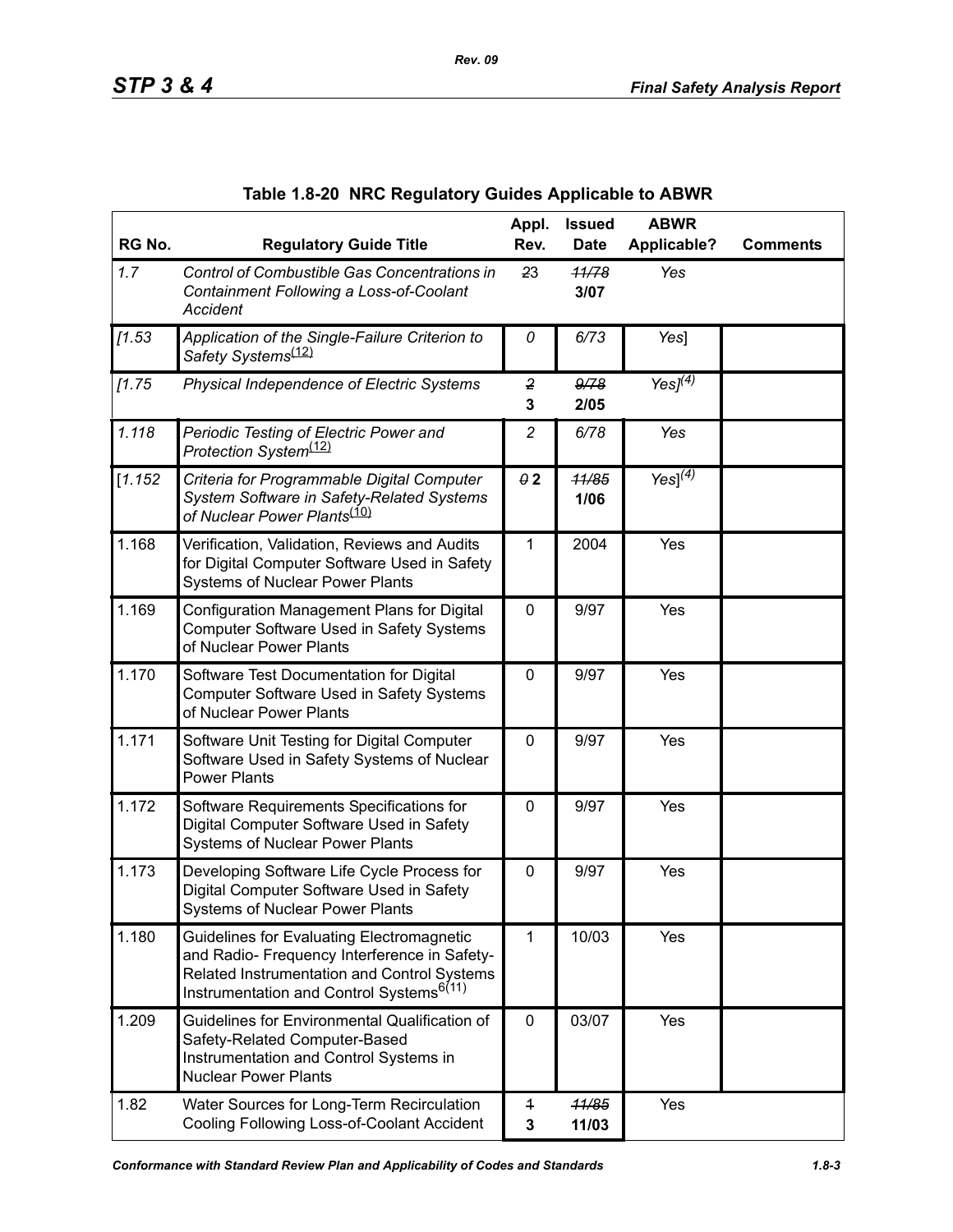|  |  |  | Table 1.8-20 NRC Regulatory Guides Applicable to ABWR (Continued) |
|--|--|--|-------------------------------------------------------------------|
|--|--|--|-------------------------------------------------------------------|

| 1.199   | Anchoring Components and Structural<br>Supports in Concrete                                                                                                                             | 0                                | 11/03                  | Yes              |                                                                                                      |
|---------|-----------------------------------------------------------------------------------------------------------------------------------------------------------------------------------------|----------------------------------|------------------------|------------------|------------------------------------------------------------------------------------------------------|
| [1.84]  | Design and Fabrication Code Case<br>Acceptability, ASME Section III, Division 1                                                                                                         | 27<br>33                         | 11/90<br>8/05          | Yes $\sqrt{1/2}$ |                                                                                                      |
| 4.85    | Materials Code Case Acceptability,<br><b>ASME Section III, Division 1</b>                                                                                                               | 27                               | 44/90                  | Yes              |                                                                                                      |
| 1.108   | <b>Periodic Testing of Diesel Generator Units</b><br>Used as Onsite Electric Power Systems at<br><b>Nuclear Power Plants</b>                                                            | $\overline{1}$                   | 8/77sup<br>ersede<br>d | Yes              | <b>Replaced by</b><br><b>RG. 1.9</b>                                                                 |
| 1.136   | Materials, Construction, and Testing of<br>Concrete Containments (Articles CC-1000,<br>-2000, and -4000 through -6000 of the "Code<br>for Concrete Reactor Vessels and<br>Containment") | $\overline{2}$<br>$\overline{3}$ | 7/81<br>3/07           | Yes              |                                                                                                      |
| 1.142   | Safety-Related Concrete Structures for<br>Nuclear Power Plants (Other Than Reactor<br><b>Vessels and Containments)</b>                                                                  | $\overline{1}$<br>$\mathbf{2}$   | 11/81<br>11/01         | Yes              |                                                                                                      |
| 1.143   | Guidance for Radioactive Waste Management<br>Systems, Structures, and Components<br>Installed in Light-Water-Cooled Nuclear<br><b>Power Plants</b>                                      | 1                                | 10/79                  | Yes              | (Rev 1 -<br>incorporated by<br>reference from<br>the DCD)                                            |
|         |                                                                                                                                                                                         | $\overline{2}$                   | 11/01                  | <b>Yes</b>       | (Rev 2 - RWB,<br>radwaste pipe<br>tunnel, and<br>liquid and solid<br>waste<br>management<br>systems) |
| 1.150   | <b>Ultrasonic Testing of Reactor Vessel Welds</b><br><b>During Preservice and Inservice</b><br>Examinations                                                                             | $\overline{1}$                   | 2/83                   | yes              |                                                                                                      |
| [1.153] | Criteria for Power, Instrumentation, and<br><b>Control Portions of Safety Systems</b>                                                                                                   | 0<br>1                           | 12/85<br>6/96          | Yes $I(4)$       |                                                                                                      |

- 5 The Common Q Digital Platform was submitted for generic use and was approved for reference as described in Topical Report WCAP-16097-P-A, Revision 0, "Common Qualified Platform Topical Report." This topical report includes the SERs dated August 11, 2000, June 22, 2001, and February 4, 2003, and is consistent with the referenced Regulatory Guide revisions identified in the comments. The Westinghouse "Software Program Manual for Common Q Systems" (SPM), WCAP-16096-NP-A also incorporates standards and Regulatory Guide requirements. The requirements that this platform were licensed to are submitted as an acceptable alternate to current requirements based on the original NRC review and SERs.
- 6 RG 1.180 endorses IEEE 1050-1996. The digital instrumentation and controls systems conform to IEEE 1050-2004 as shown in Table 1.8-21.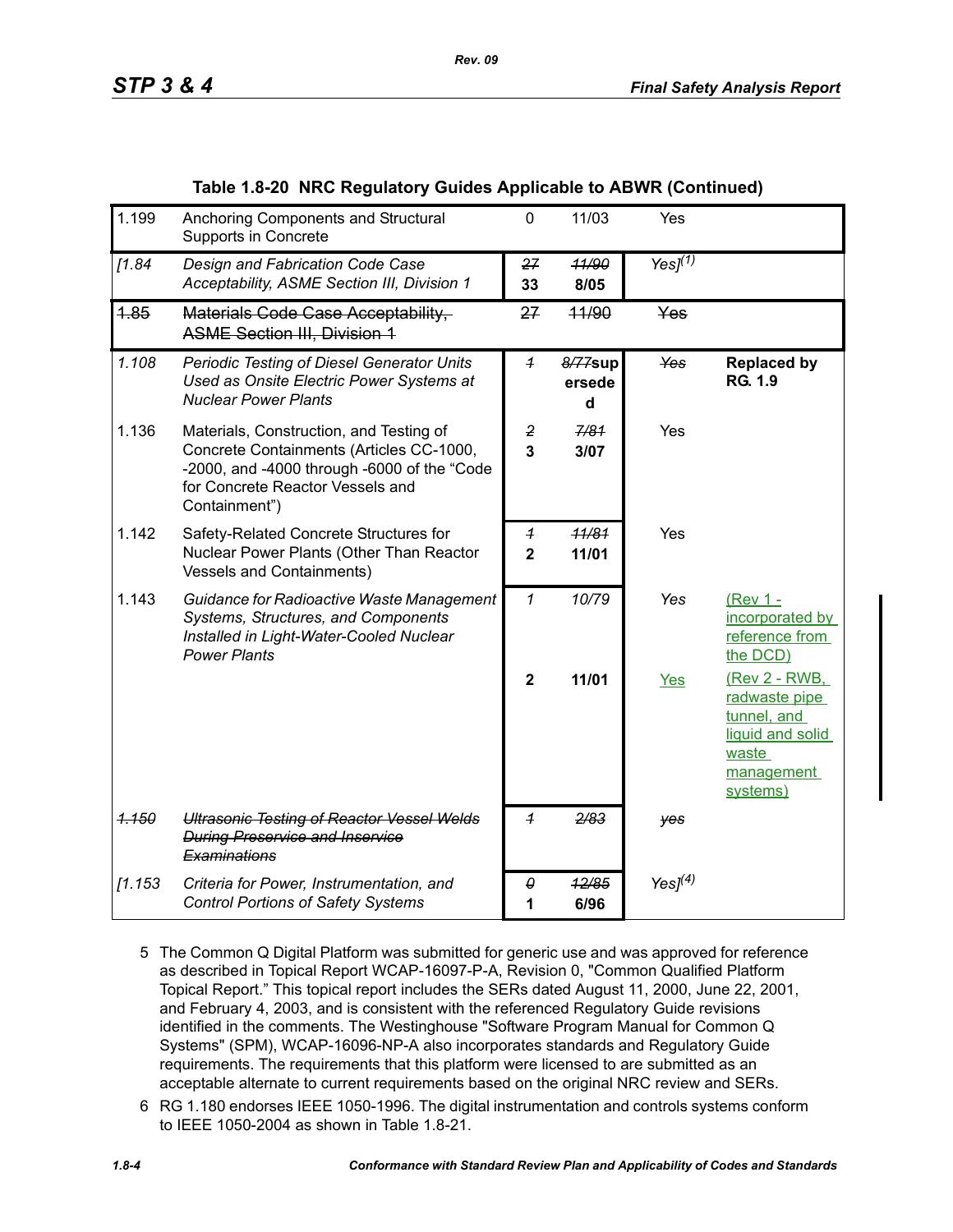7 RG 1.209 endorses IEEE 323-2003. The ELCS conforms to IEEE 323-1983 as discussed in Note 5.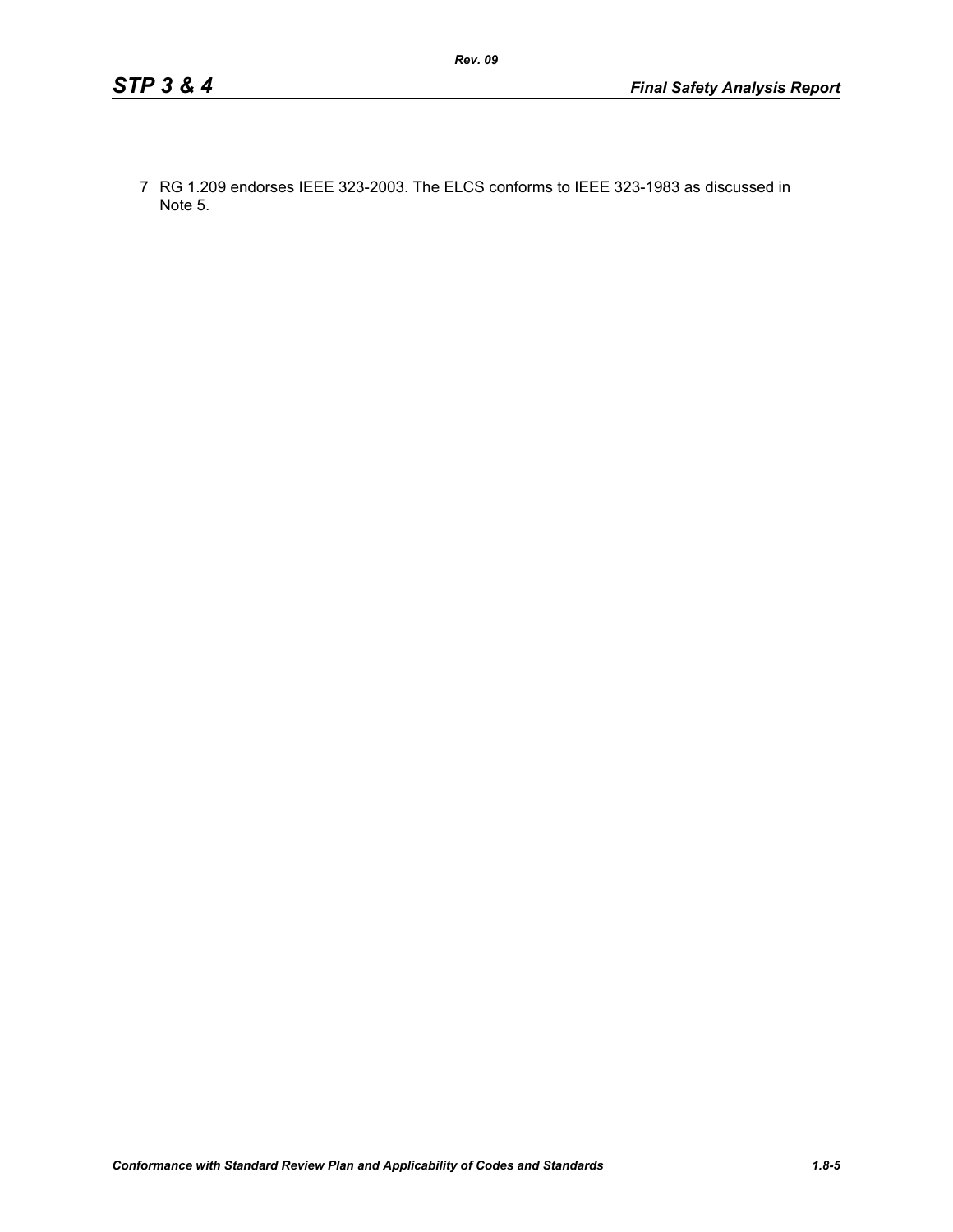<span id="page-5-0"></span>

| <b>Code or Standard</b>                  |                              |                                                                                                                                                                                    |  |  |
|------------------------------------------|------------------------------|------------------------------------------------------------------------------------------------------------------------------------------------------------------------------------|--|--|
| <b>Number</b>                            | Year                         | <b>Title</b>                                                                                                                                                                       |  |  |
| <b>American Concrete Institute (ACI)</b> |                              |                                                                                                                                                                                    |  |  |
| 1349 <sup>(†)</sup>                      | 1980 1997                    | Code Requirements for Nuclear Safety-Related Concrete<br>Structures <sup>[1]</sup> (13)                                                                                            |  |  |
|                                          |                              | <b>American Society of Mechanical Engineers (ASME)</b>                                                                                                                             |  |  |
| NOG-1                                    | 2004                         | Rules for Construction of Overhead and Gantry Cranes                                                                                                                               |  |  |
| <b>ISEC III</b>                          | 1989                         | BPVC Section III, Division 1, Rules for Construction of Nuclear<br>Power Plant Components] <sup>(6)(8)</sup>                                                                       |  |  |
| [Sec III                                 | 2001 with<br>2003<br>Addenda | BPVC Section III, Division 2, Rules for Construction of Nuclear<br>Power Plant Components] <sup>(8)</sup>                                                                          |  |  |
|                                          |                              | Institute of Electrical and Electronics Engineers (IEEE)                                                                                                                           |  |  |
| $7 - 4.3.2$                              | 1982-2003                    | Standard Criteria for Digital Computers Used in Safety Systems of<br><b>Nuclear Power Generation Stations</b>                                                                      |  |  |
| F279                                     | 1971                         | Criteria for Protection Systems for NPGS/ <sup>(3)(4)</sup>                                                                                                                        |  |  |
| $[323^{\dagger}]$                        | 1974                         | Qualifying Class IE Equipment for NPGS] <sup>(3)(4)(7)</sup> (12)                                                                                                                  |  |  |
| $[338^{+}]$                              | 1977                         | Criteria for the Periodic Surveillance Testing of NPGS Safety<br>Systems] (3)(9)(12)                                                                                               |  |  |
| 379 <sup>†</sup>                         | 1977                         | Standard Application of the Single-Failure Criterion to NPGS Safety<br>Systems <sup>(12)</sup>                                                                                     |  |  |
| $[384^{(1)}]$                            | 1981 1992                    | Criteria for Independence of Class 1E Equipment and Circuits] <sup>(3)</sup>                                                                                                       |  |  |
| [603 <sup>(†)</sup> ]                    | 1980 1991                    | <b>IEEE Standard Criteria for Safety Systems for Nuclear Power</b><br>Generating Stations, including the corrective sheet dated January 30,<br>19951 <sup>(3)</sup> <sup>(4)</sup> |  |  |
| 665                                      | 1995                         | <b>IEEE Guide for Generating Station Grounding</b>                                                                                                                                 |  |  |
| [ $828^{\dagger}$                        | 1983 1990                    | Standard for Software Configuration Management Plans] $\sqrt{(3)(4)}$                                                                                                              |  |  |
| $[830^{\overline{t}}]$                   | <del>1984</del> 1993         | Recommended Practice for Software Requirements<br>Specifications] <sup>(3)(4)</sup>                                                                                                |  |  |
| 1008                                     | 1987                         | <b>Standard for Software Unit Testing</b>                                                                                                                                          |  |  |
| $1012^{t}$                               | <b>1986 1998</b>             | Standard for Software Verification and Validation] $\sqrt{(3)(4)}$                                                                                                                 |  |  |
| 1028                                     | 1997                         | <b>Standard for Software Reviews and Audits</b>                                                                                                                                    |  |  |
| $[1050$                                  | 1989 2004                    | Guide for Instrumentation and Control Equipment Grounding in<br>Generating Stations] (3)(4)                                                                                        |  |  |
| 1074                                     | 1995                         | Standard for Developing Software Life Cycle Processes                                                                                                                              |  |  |
| U.S. Military (MIL)                      |                              |                                                                                                                                                                                    |  |  |

# **Table 1.8-21 Industrial Codes and Standards(\*) Applicable to ABWR**

*Rev. 09*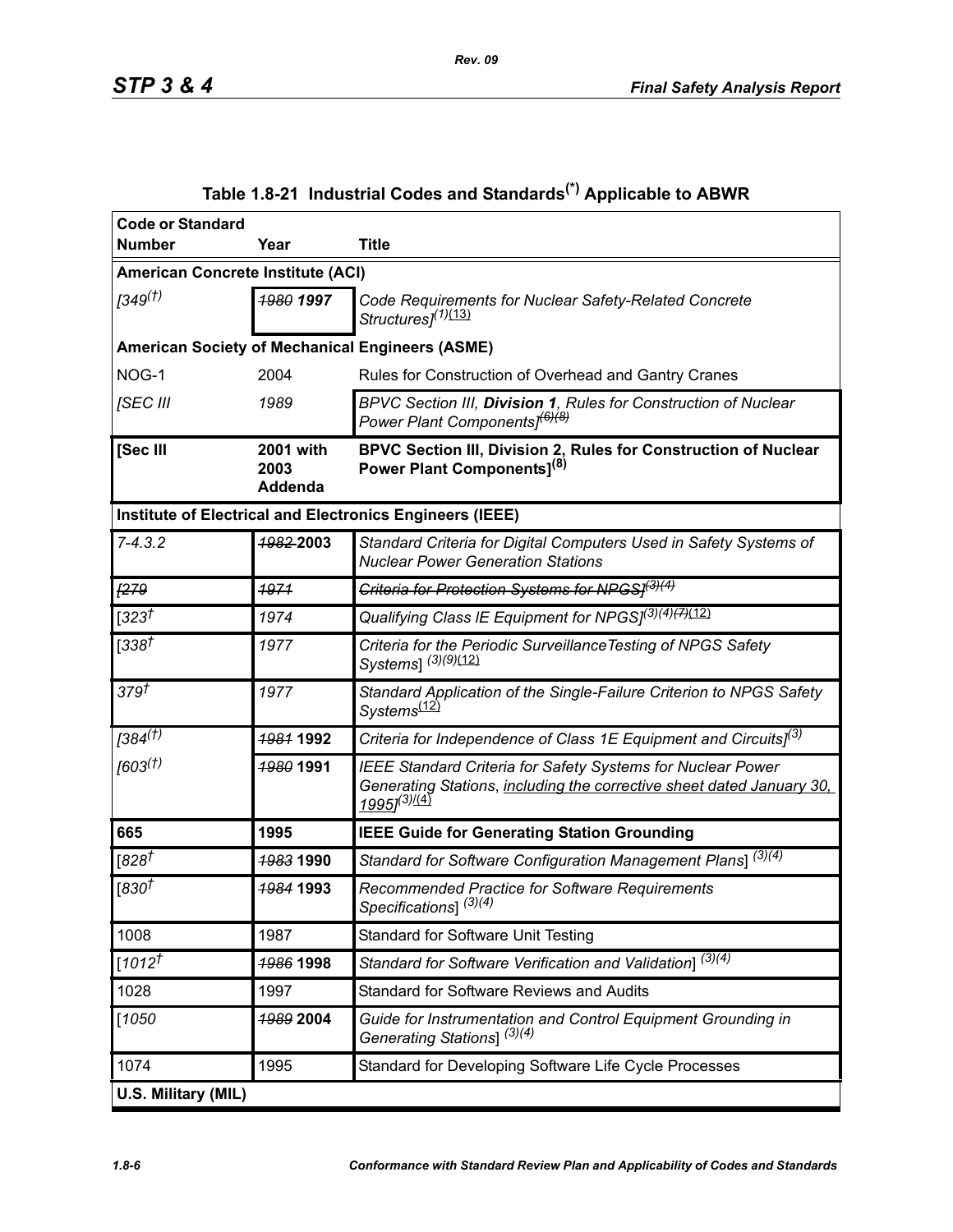| <b>STD-461GE</b>         | <b>1987 1999</b>     | Electromagnetic Emission and Susceptibility Requirements for the<br>Control of Electromagnetic Interference] <sup>(3)(4)</sup> |
|--------------------------|----------------------|--------------------------------------------------------------------------------------------------------------------------------|
| <b>JSTD-462E</b>         | <del>1967</del> 1999 | Measurement of Electromagnetic Interference Characteristics] <sup>(3)(4)</sup>                                                 |
| <b>ISTD-1478</b>         | <u> 1991</u>         | <del>Task Performance Analysis1<sup>(5)</sup></del>                                                                            |
| <b>Others</b>            |                      |                                                                                                                                |
|                          |                      |                                                                                                                                |
| <del>IIEC 801-2</del>    | <u> 1991</u>         | Electronic Capability for Industrial Process Measurement and<br>Control Equipmentl <sup>(3)</sup>                              |
| <b>IEC 61000</b>         | 2001                 | Electromagnetic Compatibility (EMC) - Part 4-2: Testing and<br>Measurement Techniques - Electrostatic Discharge Immunity       |
| <b>UBG</b><br><b>IBC</b> | <u> 1991</u><br>2006 | Test $]^{(3)}$<br><b>Uniform Building Code</b><br><b>International Building Code</b>                                           |

# **Table 1.8-21 Industrial Codes and Standards(\*) Applicable to ABWR (Continued)**

Notes:

*(1)*See Subsection 3.8.3.2 for restriction to use of these.

*(3)*See Section 7A.1(1).

*(4)*See Section 7A.1(2).

*(6)*See Subsection 3.8.1.1.1 for specific restriction of change to this edition.

- *(8)*See Subsection 3.9.1.7 for specific restriction of change to this edition in application to piping design. See Table 3.2-3 for the restricted Subsections of this Code as applied to piping design only.
- *(10)* The DI&C Systems will be evaluated for compliance with revised cyber security guidance being developed by the NRC and industry as computer security guidance to be issued as Secure Development and Operational Environment (SDOE) in the context of requirements in Revision 3 to Regulatory Guide 1.152 (DG-1249).
- (11) RG 1.180 endorses IEEE 1050-1996. The digital instrumentation and controls systems conform to IEEE 1050- 2004 as shown in Table 1.8-21.
- (12) The DI&C Systems will comply with current RG 1.53 Rev. 2 (11/03), RG 1.118 Rev. 3 (1995), IEEE 323-2003, IEEE 338-1987, and IEEE 379-2000.
- (13) ACI 349-97 references ASTM C289-81 for testing potential reactivity of aggregates (chemical). Additional testing per ASTM C1260 and C1293 will be performed.

(\*) The listing of a code or standard does not necessarily mean that it is applicable in its entirety. (†)Also an ANSI code (i.e. ANSI/ASME, ANSI/ANS, ANS/IEEE etc.).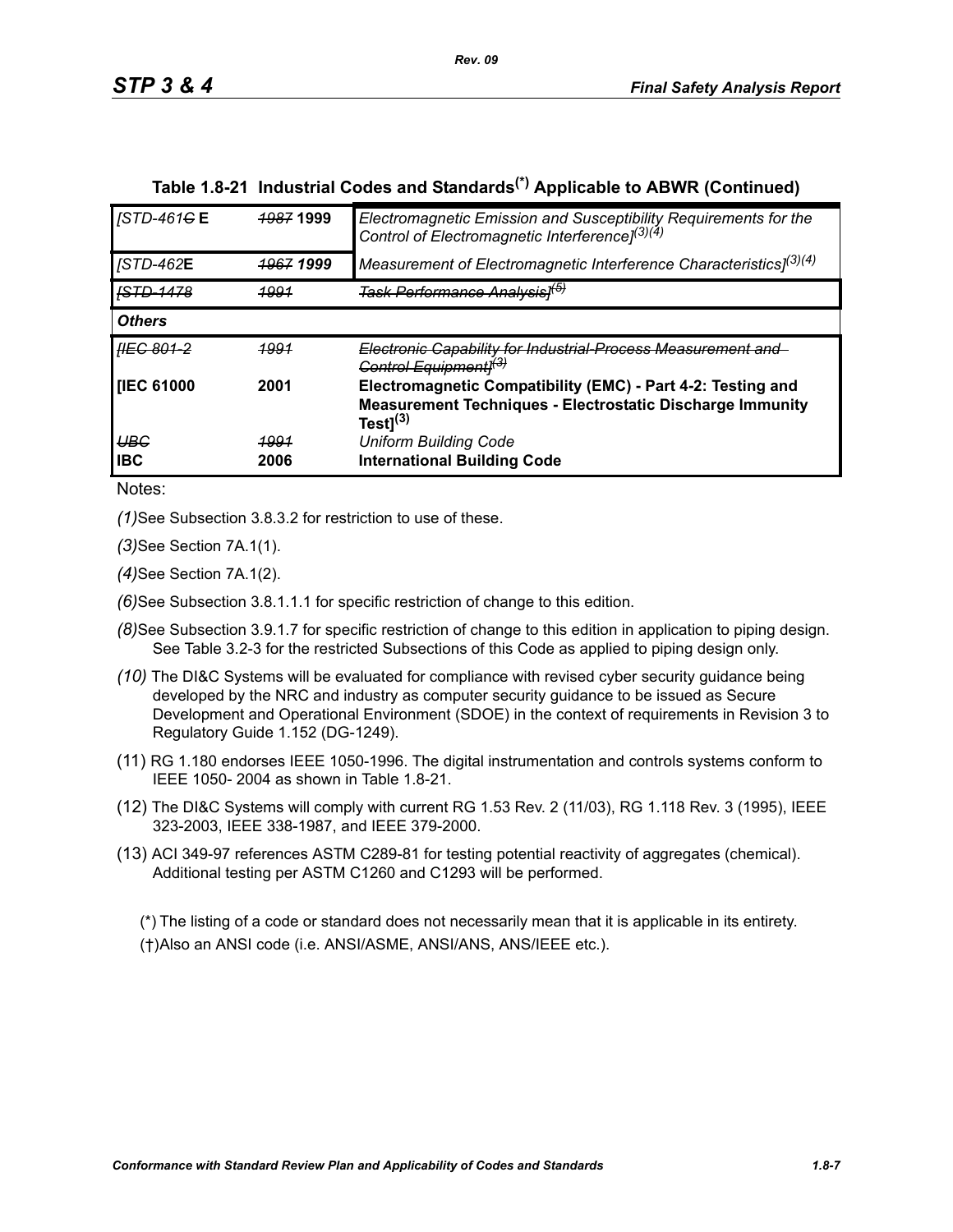| Code or<br><b>Standard</b>               |      |                                                                                                                                                           |  |  |  |  |
|------------------------------------------|------|-----------------------------------------------------------------------------------------------------------------------------------------------------------|--|--|--|--|
| <b>Number</b>                            | Year | <b>Title</b>                                                                                                                                              |  |  |  |  |
| <b>American Concrete Institute (ACI)</b> |      |                                                                                                                                                           |  |  |  |  |
| 349                                      | 1997 | Code Requirements for Nuclear Safety-Related Concrete Structures                                                                                          |  |  |  |  |
| 350                                      | 2001 | Code Requirements for Environmental Engineering Concrete Structures, and<br>Commentary (ACI 350R-01)                                                      |  |  |  |  |
| 350.1                                    | 2001 | Tightness Testing of Environmental Engineering Concrete Structures, and<br>Commentary (ACI 350.1R-01)                                                     |  |  |  |  |
|                                          |      | American Institute of Steel Construction (AISC)                                                                                                           |  |  |  |  |
| N690 <sup>†</sup>                        | 1994 | Specifications for the Design, Fabrication and Erection of Steel Safety-Related<br><b>Structures for Nuclear Facilities</b><br>* (including Supplement 2) |  |  |  |  |
| <b>American Nuclear Society (ANS)</b>    |      |                                                                                                                                                           |  |  |  |  |
| 2.8                                      | 1992 | Determining Design Basis Flooding at Power Reactor Sites                                                                                                  |  |  |  |  |
| 3.11                                     | 2005 | Determining Meteorological Information at Nuclear Facilities                                                                                              |  |  |  |  |
| 5.1                                      | 2005 | Decay Heat Power in Light Water Reactors                                                                                                                  |  |  |  |  |
| 40.37                                    | 200x | Mobile Radioactive Waste Processing Systems                                                                                                               |  |  |  |  |
| 55.1                                     | 1992 | Solid Radwaste Processing System for Light Water Reactor Plants                                                                                           |  |  |  |  |
| 55.6                                     | 1993 | Liquid Radioactive Waste Processing System for Light Water Reactor Plants                                                                                 |  |  |  |  |
| 57.1                                     | 2005 | Design Requirements for Light Water Reactor Fuel Handling Systems                                                                                         |  |  |  |  |
| 57.2                                     | 1983 | Design Requirements for Light Water Reactor Spent Fuel Storage Facilities at<br><b>Nuclear Power Plants</b>                                               |  |  |  |  |
| 57.3                                     | 1983 | Design Requirements for New Fuel Storage Facilities at Light Water Reactor<br>Plants                                                                      |  |  |  |  |
| American Petroleum Institute (API)       |      |                                                                                                                                                           |  |  |  |  |
| 610                                      | 2004 | Centrifugal Pumps for Petroleum, Petrochemical and Natural Gas Industries                                                                                 |  |  |  |  |
| 620                                      | 2002 | Design and Construction of Large, Welded, Low-Pressure Storage Tanks (with<br>June 2004 Addenda)                                                          |  |  |  |  |
| 650                                      | 2007 | Welded Steel Tanks for Oil Storage, Addendum 3                                                                                                            |  |  |  |  |
| 674                                      | 1995 | Positive Displacement Pumps - Reciprocating                                                                                                               |  |  |  |  |
| 675                                      | 1994 | Positive Displacement Pumps - Controlled Volume                                                                                                           |  |  |  |  |
|                                          |      | <b>American Society of Civil Engineers (ASCE)</b>                                                                                                         |  |  |  |  |
| 4                                        | 1998 | Seismic Analysis of Safety-Related Nuclear Structures (and Commentary)                                                                                    |  |  |  |  |
| 43                                       | 2005 | Seismic Design Criteria for Structures, Systems and Components Nuclear<br><b>Facilities</b>                                                               |  |  |  |  |

## **Table 1.8-21a Codes and Standards for Site-Specific Systems**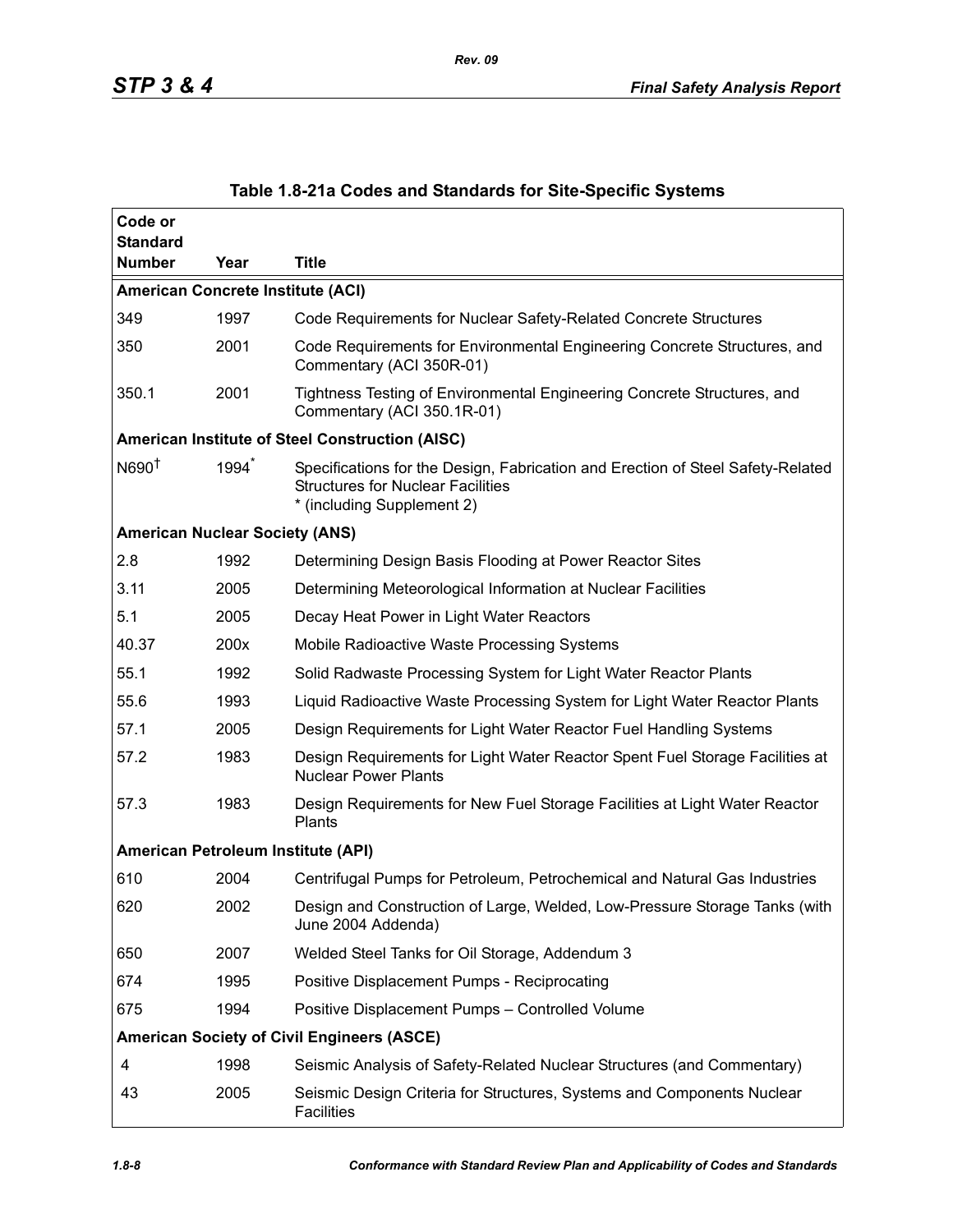| Code or<br><b>Standard</b>                                                        |                                                        |                                                                                                                       |  |  |  |  |
|-----------------------------------------------------------------------------------|--------------------------------------------------------|-----------------------------------------------------------------------------------------------------------------------|--|--|--|--|
| <b>Number</b>                                                                     | Year                                                   | <b>Title</b>                                                                                                          |  |  |  |  |
| American Society of Civil Engineers / Structural Engineering Institute (ASCE/SEI) |                                                        |                                                                                                                       |  |  |  |  |
| 7                                                                                 | 2005                                                   | Minimum Design Loads for Buildings and Other Structures                                                               |  |  |  |  |
|                                                                                   | <b>American Society of Mechanical Engineers (ASME)</b> |                                                                                                                       |  |  |  |  |
| $AG-1$                                                                            | 1997                                                   | Code on Nuclear Air and Gas Treatment                                                                                 |  |  |  |  |
| B30.2                                                                             | 2005                                                   | Overhead and Gantry Cranes (Top Running Bridge, Single or Multiple Girder,<br><b>Top Running Trolley Hoist)</b>       |  |  |  |  |
| B30.9                                                                             | 2006                                                   | Slings                                                                                                                |  |  |  |  |
| B30.10                                                                            | 2005                                                   | Hooks                                                                                                                 |  |  |  |  |
| B30.11                                                                            | 2004                                                   | Monorails and Underhung Cranes                                                                                        |  |  |  |  |
| B30.16                                                                            | 2007                                                   | Overhead Hoists (Underhung)                                                                                           |  |  |  |  |
| B31.1                                                                             | 2004                                                   | Power Piping (Includes 2006 Addenda)                                                                                  |  |  |  |  |
| B31.3                                                                             | 2006                                                   | <b>Process Piping</b>                                                                                                 |  |  |  |  |
| N13.1                                                                             | 1999                                                   | Guide to Sampling Airborne Radioactive Materials in Nuclear Facilities                                                |  |  |  |  |
| N <sub>14.6</sub>                                                                 | 1993                                                   | Special Lifting Devices for Shipping Containers Weighing 10,000 Pounds (4500<br>kg) or More for Nuclear Materials     |  |  |  |  |
| N510                                                                              | 1995                                                   | Testing of Nuclear Air-Cleaning Systems                                                                               |  |  |  |  |
| NOG-1                                                                             | 2004                                                   | Rules for Construction of Overhead and Gantry Cranes                                                                  |  |  |  |  |
| <b>BPVC</b><br>Sec III                                                            | 2001                                                   | Rules for Construction of Nuclear Power Plant Components (including 2003<br>Addenda)                                  |  |  |  |  |
| <b>BPVC</b><br>Sec VIII                                                           | 2004                                                   | <b>Rules for Construction of Pressure Vessels</b>                                                                     |  |  |  |  |
| <b>BPVC</b><br>Sec XI                                                             | 2004                                                   | Rules for Inservice Inspection of Nuclear Power Plant Components                                                      |  |  |  |  |
| OM                                                                                | 2004                                                   | Code for Operation and Maintenance of Nuclear Power Plants                                                            |  |  |  |  |
| $OM-S/G$                                                                          | 2007                                                   | Requirements for Preoperational and Initial Startup Vibration Testing of Nuclear<br><b>Power Plant Piping Systems</b> |  |  |  |  |
|                                                                                   |                                                        | Institute of Electrical and Electronics Engineers (IEEE)                                                              |  |  |  |  |
| 384                                                                               | 1992                                                   | Criteria for Independence of Class 1E Equipment and Circuits                                                          |  |  |  |  |
| 603                                                                               | 1991                                                   | IEEE Standard Criteria for Safety Systems for Nuclear Power Generating<br><b>Stations</b>                             |  |  |  |  |
| 666                                                                               | 2007                                                   | Design Guide for Electric Power Service Systems for Generating Stations                                               |  |  |  |  |
| C62.23                                                                            | 1995                                                   | Application Guide for Surge Protection of Electric Generating Plants                                                  |  |  |  |  |

## **Table 1.8-21a Codes and Standards for Site-Specific Systems (Continued)**

*Rev. 09*